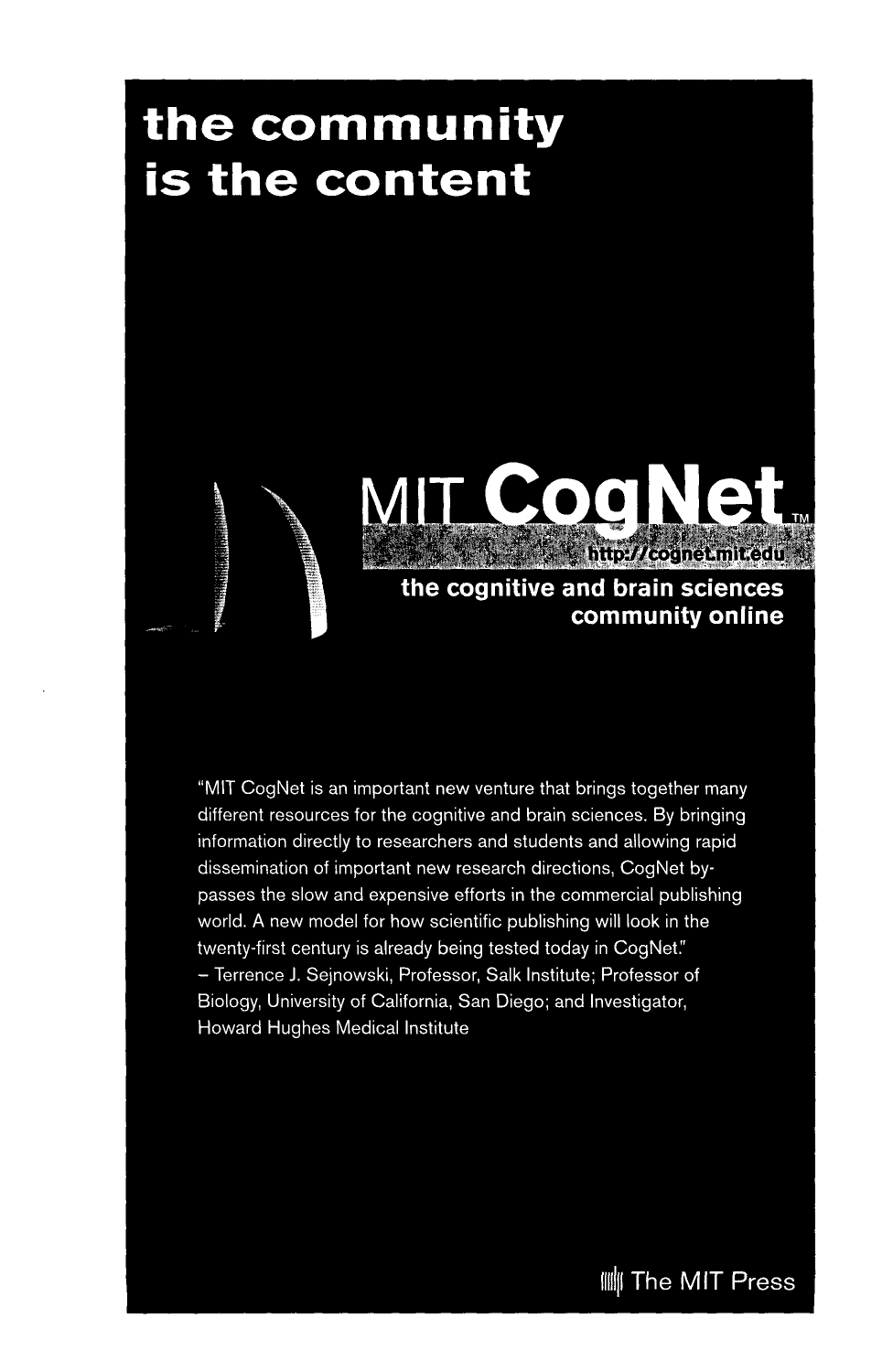# **new from The MIT Press**





EMPIRICAL **METHODS FOR**  EXPLOITING **PARALLEL TEXTS** 

# **The Theory and Practice of Discourse Parsing and Summarization**

#### *Daniel Marcu*

Documents the first serious attempt to automatically construct and use nonsemantic computational structures for text summarization. A Bradford Book

272 pp., 68 illus. \$39.95

# **Empirical Methods for Exploiting Parallel Texts**

#### *I. Dan Melamed*

"This book presents a wide range of methods for automatically identifying translational equivalents in parallel texts, bringing together Melamed's considerable personal contribution to the field in the context of the major developments realized over the past decade. -- Susan Armstrong, Professor, University of Geneva 198 pp., 75 illus. \$32.95

# **Spotting and Discovering Terms through Natural Language Processing**

#### *Christian Jacquemin*

A comprehensive account of a new method for automatic indexing and information access using natural language processing. 357 pp., 71 illus. \$45

# **Natural Language Processing and Knowledge Representation**

#### **Language for Knowledge and Knowledge for Language**

*edited by Lucia M. Iwanska and Stuart C. Shapiro*  A survey of research behind future computer systems that will understand and process human speech. AAAI Press 350 pp. \$40

To order call 800-356-0343 (US & Canada) or 617-625-8569. Prices subject to change without notice. http://mitpress.mit,edu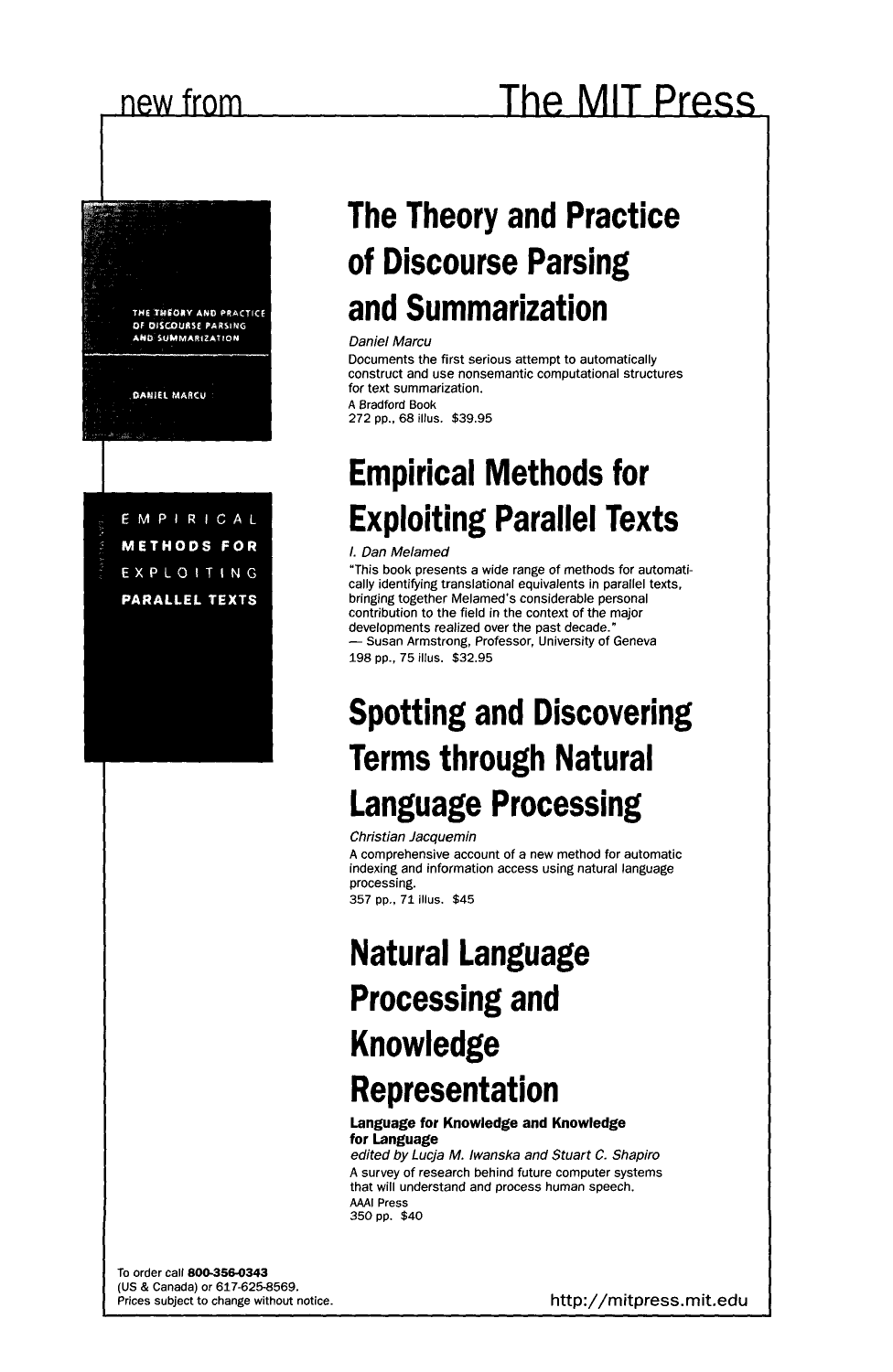### **Association for Computational Linguistics**

**2001 MEMBERSHIP, CHANGE OF ADDRESS AND EMAIL, AND ORDER FORM (also at www.aclweb.org)**  Please refer to the end of this document for specific benefits, payment and ordering instructions.

### **Check all that apply: [ ] Membership [ ] Change of Address or Email [ ] Orders**

| Personal Information |  |
|----------------------|--|
| Last Name            |  |
| First/Middle Names   |  |
| Address (Line 1)     |  |
| Address (Line 2)     |  |
| Address (Line 3)     |  |
| City                 |  |
| State/Province       |  |
| Country              |  |

| Preferred E-mail<br>Address: | Alternate E-mail<br>Address: |  |
|------------------------------|------------------------------|--|
| Telephone:                   | Fax:                         |  |
| Affiliation:                 |                              |  |

| <b>Additional Information:</b>                                                                | Yes | No |
|-----------------------------------------------------------------------------------------------|-----|----|
| Would you care to be called upon to serve on committees or volunteer in other ways (such as   |     |    |
| Reviewing, Executive Committee, Web, Advertising, Sponsorship, Conference Organizer, Tutorial |     |    |
| or Workshop Organizer, among many options)?                                                   |     |    |
| May we include your name on mailing (items of interest to members) and conference             |     |    |
| participants lists?                                                                           |     |    |
|                                                                                               |     |    |

| Method of Payment: | heck. | Money<br>Order | <b>Transfer</b><br>Bank | Caro<br>redit |  |
|--------------------|-------|----------------|-------------------------|---------------|--|
|--------------------|-------|----------------|-------------------------|---------------|--|

#### **I Total Payment From All Sections (Membership, Donations, and Publications)**

|                    | Credit Card Details   Mastercard or Visa only |                                      |  |
|--------------------|-----------------------------------------------|--------------------------------------|--|
| Card Number:       |                                               | Expiration date:                     |  |
| Cardholder's Name: |                                               | Billing Address Zip Code (USA only): |  |

#### **Membership Dues for 2001** (Check appropriate boxes):

| Regular 1-year | \$ 60 | Ioint 1-year | -70<br>ת. | Student          | \$30  |  |
|----------------|-------|--------------|-----------|------------------|-------|--|
| Regular 3-year | -180  | Ioint 3-year | \$210     | Student-Emploved | \$60  |  |
| Regular 5-year | 300 م | Joint 5-vear | \$350     | Unemploved       | \$ 30 |  |
|                |       |              |           | Retired          | \$30  |  |

#### **Discount Membership Dues for 2001** (Check appropriate box):

| AMTA Membership Number: |                                            |  | Regular 1-year   \$ 54    Student   \$ 27    Student-Emploved   \$ 54 |  |
|-------------------------|--------------------------------------------|--|-----------------------------------------------------------------------|--|
| ISCA Membership Number: | ' Regular 1-year   \$45     Student   \$23 |  | □ Student-Employed   \$45 →                                           |  |

| Optional Journal Airmail USA/Canada/Mexico (multi-year members pay 3 or 5 times this amount)              | \$10 |  |
|-----------------------------------------------------------------------------------------------------------|------|--|
| Optional Journal Airmail Rest of World (per year—multi-year members pay 3 or 5 times this amount)   \$ 25 |      |  |
| RENEWALS received after 1 April 2001 pay \$20 additional postage/handling late fee                        | \$20 |  |

#### **Total Membership and Optional Mail Payment ] \$**

| Don and Betty Walker International Student Fund Donation | Amouni |  |
|----------------------------------------------------------|--------|--|
| - International Fund Donation                            | Amoun' |  |

### **Codes and Prices for ACL Publications (Check appropriate boxes)**

Back Issues of Journal Supplements ACL Conference Proceedings European Chapter Conference Proceedings

 $\overline{\mathfrak{s}}$ 

North American Chapter Conference Proceedings SIG and Other Workshop and Conference Proceedings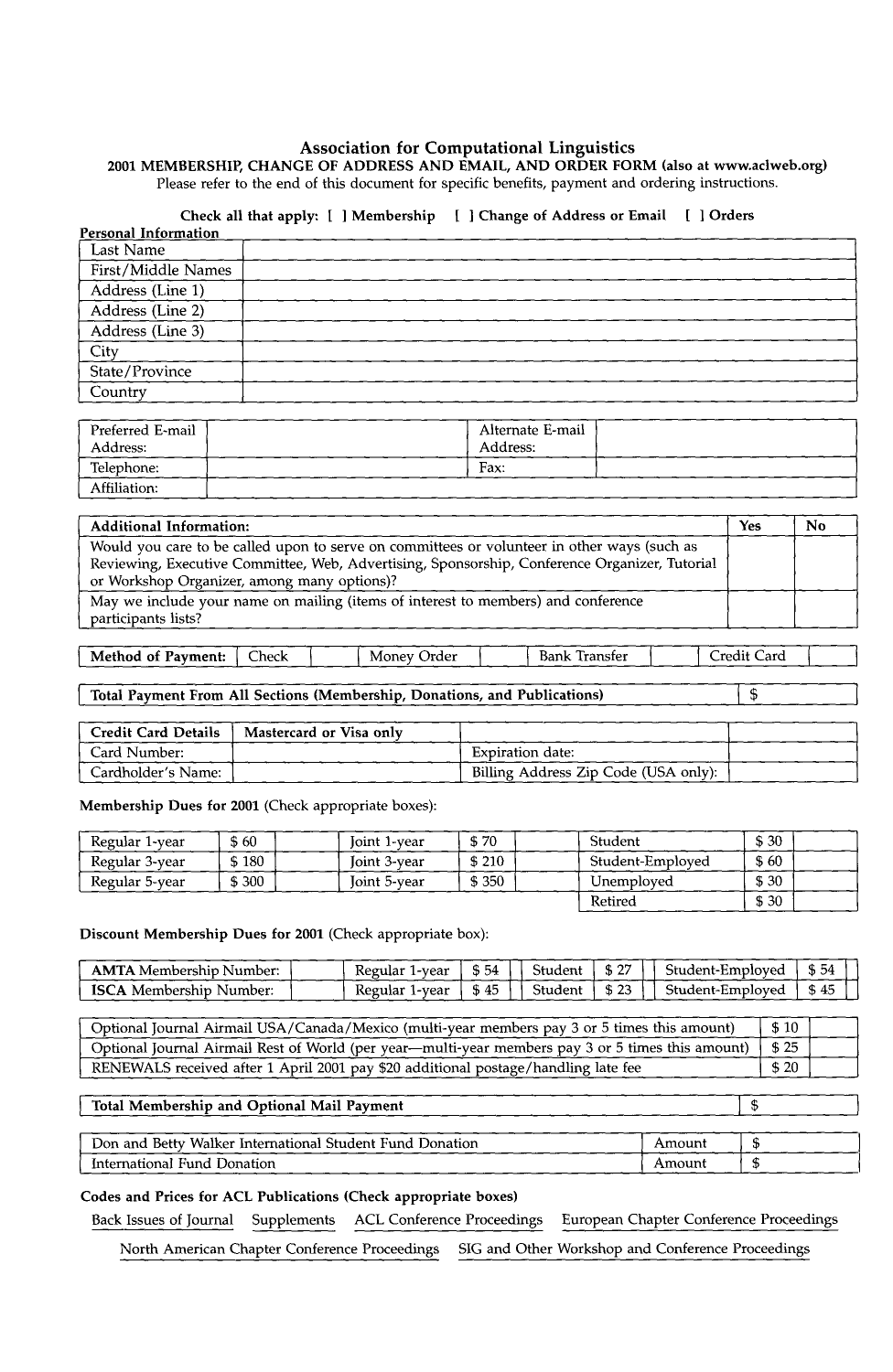### **Back Issues of Journal**

| Members (four quarterly issues per year)     | \$40 | Total Journals Payment        |
|----------------------------------------------|------|-------------------------------|
| Non-Members (four quarterly issues per year) | \$80 | +Optional Mailing Costs       |
| Optional Airmail USA/Canada/Mexico           | \$10 | <b>Total Journals Payment</b> |
| Optional Airmail ROW                         | \$25 |                               |

| i80        | Journal Back Issue 1980 | i90 | Journal Back Issue 1990 |  |
|------------|-------------------------|-----|-------------------------|--|
| i81        | Journal Back Issue 1981 | i91 | Journal Back Issue 1991 |  |
| i82        | Journal Back Issue 1982 | i92 | Journal Back Issue 1992 |  |
| 183        | Journal Back Issue 1983 | i93 | Journal Back Issue 1993 |  |
| 184        | Journal Back Issue 1984 | i94 | Journal Back Issue 1994 |  |
| i85        | Journal Back Issue 1985 | i95 | Journal Back Issue 1995 |  |
| 186        | Journal Back Issue 1986 | i96 | Journal Back Issue 1996 |  |
| i87        | Journal Back Issue 1987 | i97 | Journal Back Issue 1997 |  |
| <b>188</b> | Journal Back Issue 1988 | i98 | Journal Back Issue 1998 |  |
| j89        | Journal Back Issue 1989 | i99 | Journal Back Issue 1999 |  |
| i89        | Journal Back Issue 1989 | i00 | Journal Back Issue 2000 |  |

### **Supplements**

| 1992 Directory of Graduate Programs | \$15 | Total Supplements Payment   \$ |  |
|-------------------------------------|------|--------------------------------|--|
| 1993 Survey of Courses              | \$15 | +Optional Mailing Costs        |  |
| Optional Airmail USA/Canada/Mexico  | \$5  | Total Supplements Payment   \$ |  |
| Optional Airmail ROW                | \$10 |                                |  |

| ACL and Other Proceedings (Check appropriate boxes): |                   | Proceedings Type Desired: |                                     |
|------------------------------------------------------|-------------------|---------------------------|-------------------------------------|
| Members                                              | \$30 through 2000 | \$35 2001 and beyond      | Hardcopy only $(1979-1999 + n00)$   |
| Non-Members                                          | \$60 through 2000 | \$70 2001 and beyond      | Hardcopy $+$ CD (a00, n01, and a01) |
| Conference CD-ROM                                    | Not available     | \$35/ \$70 same as above  | Conference CD-ROM                   |
| Optional Airmail                                     |                   |                           |                                     |
| USA/Canada/Mexico                                    | \$10              |                           | (CD-ROMs available for ACL-2000     |
| Optional Airmail ROW                                 | \$25              |                           | and both 2001 conferences           |
|                                                      |                   |                           | and beyond)                         |

Total Proceedings Payment  $\begin{array}{|c|c|c|c|c|c|}\hline \text{5} & + \text{Optional Mailing Costs} & \text{\$} & \text{Total Proceedings Payment} & \text{\$} \end{array}$ 

### **ACL Conferences**

| p79             | 1979 | San Diego    |         |
|-----------------|------|--------------|---------|
| p80             | 1980 | Philadelphia |         |
| p81             | 1981 | Stanford     |         |
| p82             | 1982 | Toronto      |         |
| p83             | 1983 | Cambridge    |         |
| p84             | 1984 | Stanford     |         |
| p85             | 1985 | Chicago      |         |
| p86             | 1986 | New York     |         |
| p87             | 1987 | Stanford     |         |
| p88             | 1988 | Buffalo      |         |
| p89             | 1989 | Vancouver    |         |
| p90             | 1990 | Pittsburgh   |         |
| p91             | 1991 | Berkeley     |         |
| p92             | 1992 | Newark       |         |
| p93             | 1993 | Columbus     |         |
| p94             | 1994 | Las Cruces   |         |
| p95             | 1995 | Cambridge    |         |
| p96             | 1996 | Santa Cruz   |         |
| p97             | 1997 | Madrid       |         |
| p98             | 1998 | Montreal     | see c98 |
| p99             | 1999 | College Park |         |
| $_{\text{p00}}$ | 2000 | Hong Kong    |         |
| p01             | 2001 | Toulouse     |         |
|                 |      |              |         |

## **European Chapter Conferences**

| e83 | 1983 | Pisa       |         |
|-----|------|------------|---------|
| e85 | 1985 | Geneva     |         |
| e87 | 1987 | Copenhagen |         |
| e89 | 1989 | Manchester |         |
| e91 | 1991 | Berlin     |         |
| e93 | 1993 | Utrecht    |         |
| e95 | 1995 | Dublin     |         |
| e97 | 1997 | Madrid     | see p97 |
| e99 | 1999 | Bergen     |         |

### **North American Chapter Conferences**

| n00 | 2000 | Seattle           |  |
|-----|------|-------------------|--|
| n01 |      | $2001$ Pittsburgh |  |

# **Applied Natural Language Processing Conferences**

| a83 | 1983 | Santa Monica |         |
|-----|------|--------------|---------|
| a88 | 1988 | Austin       |         |
| a92 | 1992 | Trento       |         |
| a94 | 1994 | Stuttgart    |         |
| a97 | 1997 | Washington   |         |
| a00 | 2000 | Seattle      | see n00 |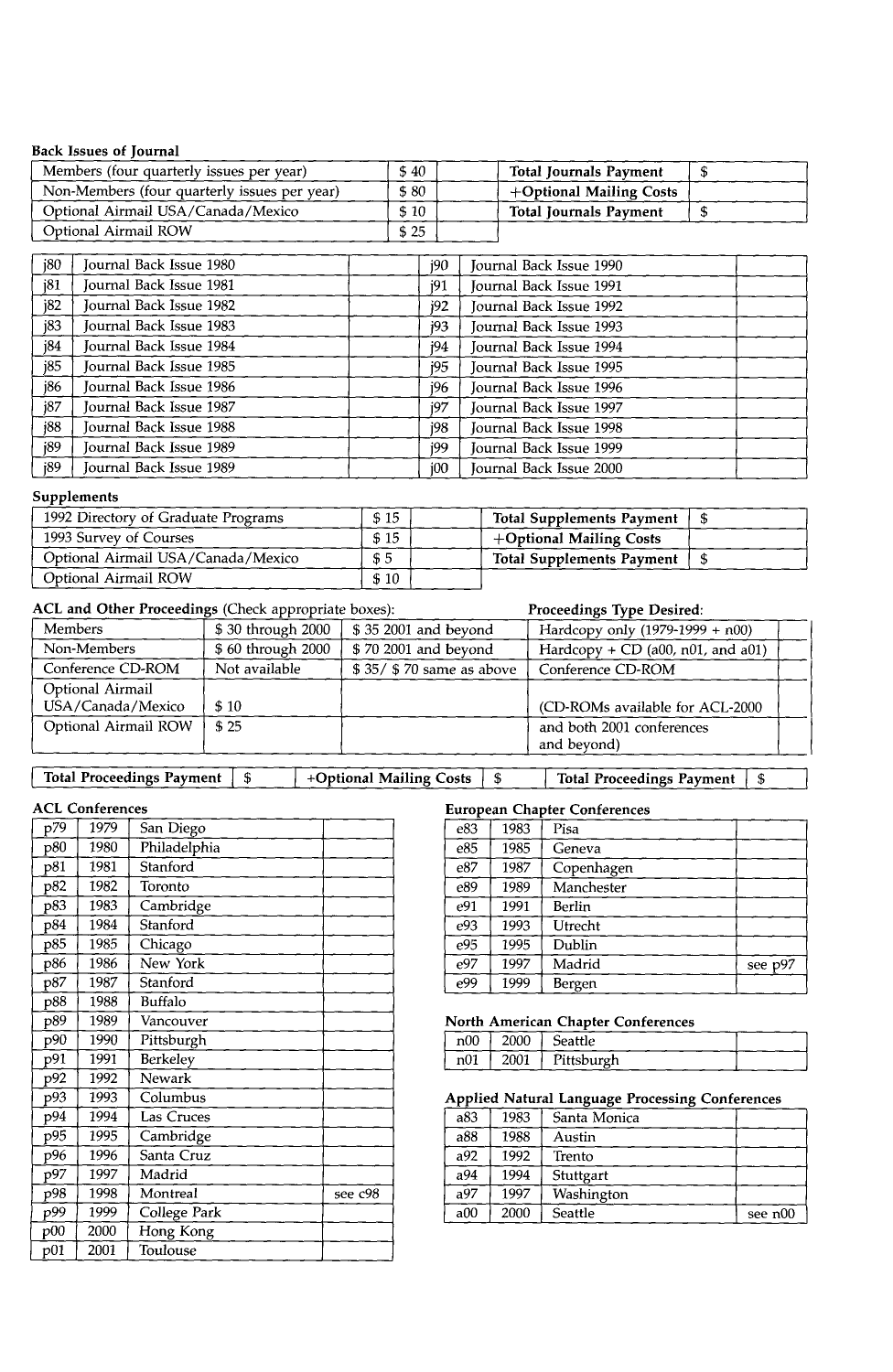### **Coling Proceedings**

| \$20<br>Optional Airmail USA/Canada/Mexico |      | <b>Total Coling Proceedings Payment</b> | S                       |                                         |            |       |
|--------------------------------------------|------|-----------------------------------------|-------------------------|-----------------------------------------|------------|-------|
| \$40<br>Optional Airmail ROW               |      |                                         | +Optional Mailing Costs |                                         |            |       |
|                                            |      |                                         |                         | <b>Total Coling Proceedings Payment</b> |            |       |
|                                            |      |                                         |                         |                                         |            |       |
| c90                                        | 1990 | Helsinki                                | Member                  | \$95                                    | Non-Member | \$190 |
| c92                                        | 1992 | Nantes                                  | Member                  | \$75                                    | Non-Member | \$150 |
| c94                                        | 1994 | Kvoto                                   | Member                  | \$75                                    | Non-Member | \$150 |
| c96                                        | 1996 | Copenhagen                              | Member                  | \$75                                    | Non-Member | 5150  |
| c98                                        | 1998 | Montreal                                | Member                  | $\sqrt{575}$                            | Non-Member | \$150 |

# **Proceedings of Workshops and ACL Special Interest Groups**

| Per Copy                                 | \$25 | <b>Total Workshop Proceedings Payment</b> |  |
|------------------------------------------|------|-------------------------------------------|--|
| Optional Airmail (anywhere) per 2 copies | \$10 | +Optional Mailing Costs                   |  |
|                                          |      | <b>Total Workshop Proceedings Payment</b> |  |

| w9101 | Reversible Grammar in NLP                                                           | 1991 | Berkeley            |  |
|-------|-------------------------------------------------------------------------------------|------|---------------------|--|
| w9401 | The Balancing Act                                                                   | 1994 | <b>Las Cruces</b>   |  |
| w9402 | Computational Phonology                                                             | 1994 | Las Cruces          |  |
| w9501 | Third Workshop on Very Large Corpora                                                | 1995 | Cambridge           |  |
| w9601 | Fourth Workshop on Very Large Corpora                                               | 1996 | Copenhagen          |  |
| w9602 | Empirical Methods in NLP                                                            | 1996 | Philadelphia        |  |
| w9701 | Fifth Workshop on Very Large Corpora                                                | 1997 | Beijing/Hong Kong   |  |
| w9702 | Tagging Text with Lexical Semantics                                                 | 1997 | Washington          |  |
| w9703 | Second Conference on Empirical Methods in NLP                                       | 1997 | Providence          |  |
| w9704 | Spoken Language Translation                                                         | 1997 | Madrid              |  |
| w9706 | Interactive Spoken Dialogue Systems                                                 | 1997 | Madrid              |  |
| w9707 | Intelligent Scalable Text Summarization                                             | 1997 | Madrid              |  |
| w9709 | From Research to Commercial Applications                                            | 1997 | Madrid              |  |
| w9710 | Computational Natural Language Learning                                             | 1997 | Madrid              |  |
| w9711 | Computational Phonology (Sigphon)                                                   | 1997 | Madrid              |  |
| w9801 | Third Conference on Empirical Methods in NLP                                        | 1998 | Granada             |  |
| w9802 | Computational Terminology                                                           | 1998 | Montreal            |  |
| w9803 | Processing of Dependency Based Grammars                                             | 1998 | Montreal            |  |
| w9804 | Computational Treatment of Nominals                                                 | 1998 | Montreal            |  |
| w9805 | Usage of WordNet in NLP Systems                                                     | 1998 | Montreal            |  |
| w9806 | Sixth Workshop on Very Large Corpora                                                | 1998 | Montreal            |  |
| w9807 | New Methods in Language Processing and Computational NL                             | 1998 | Sydney              |  |
|       | Learning (NemLaP3/CoNLL98)                                                          | 1998 | Ankara              |  |
| w9808 | Finite States Methods in NLP                                                        | 1998 |                     |  |
| w9809 | 9 <sup>th</sup> Workshop on Natural Language Generation                             | 1999 | Niagara-on-the-Lake |  |
| w9901 | Discourse/Dialogue Structure and Reference                                          | 1999 | College Park        |  |
| w9902 | Coreference and its Applications                                                    |      | <b>College Park</b> |  |
| w9903 | Towards Standards and Tools for Discourse Tagging                                   | 1999 | College Park        |  |
| w9904 | Computer Mediated Language Assessment and Evaluation in NLP<br>(with IALL)          | 1999 | College Park        |  |
| w9905 | Standardizing Lexical Resources (SIGLEX)                                            | 1999 | College Park        |  |
| w9906 | SIGDAT Conference on Empirical Methods in NLP & Very Large<br>Corpora (EMNLP/VLC99) | 1999 | College Park        |  |
| w9907 | CoNLL-99 Computational Natural Language Learning                                    | 1999 | Bergen              |  |
| w9908 | Computer and Internet Supported Education in Language and<br>Speech Technology      | 1999 | Bergen              |  |
| w0001 | Syntactic and Semantic Complexity in Natural Language Process-<br>ing Systems       | 2000 | Seattle             |  |
| w0002 | Applied Interlinguas: Practical Applications of Interlingual Ap-<br>proaches to NLP | 2000 | Seattle             |  |
| w0003 | <b>Conversational Systems</b>                                                       | 2000 | Seattle             |  |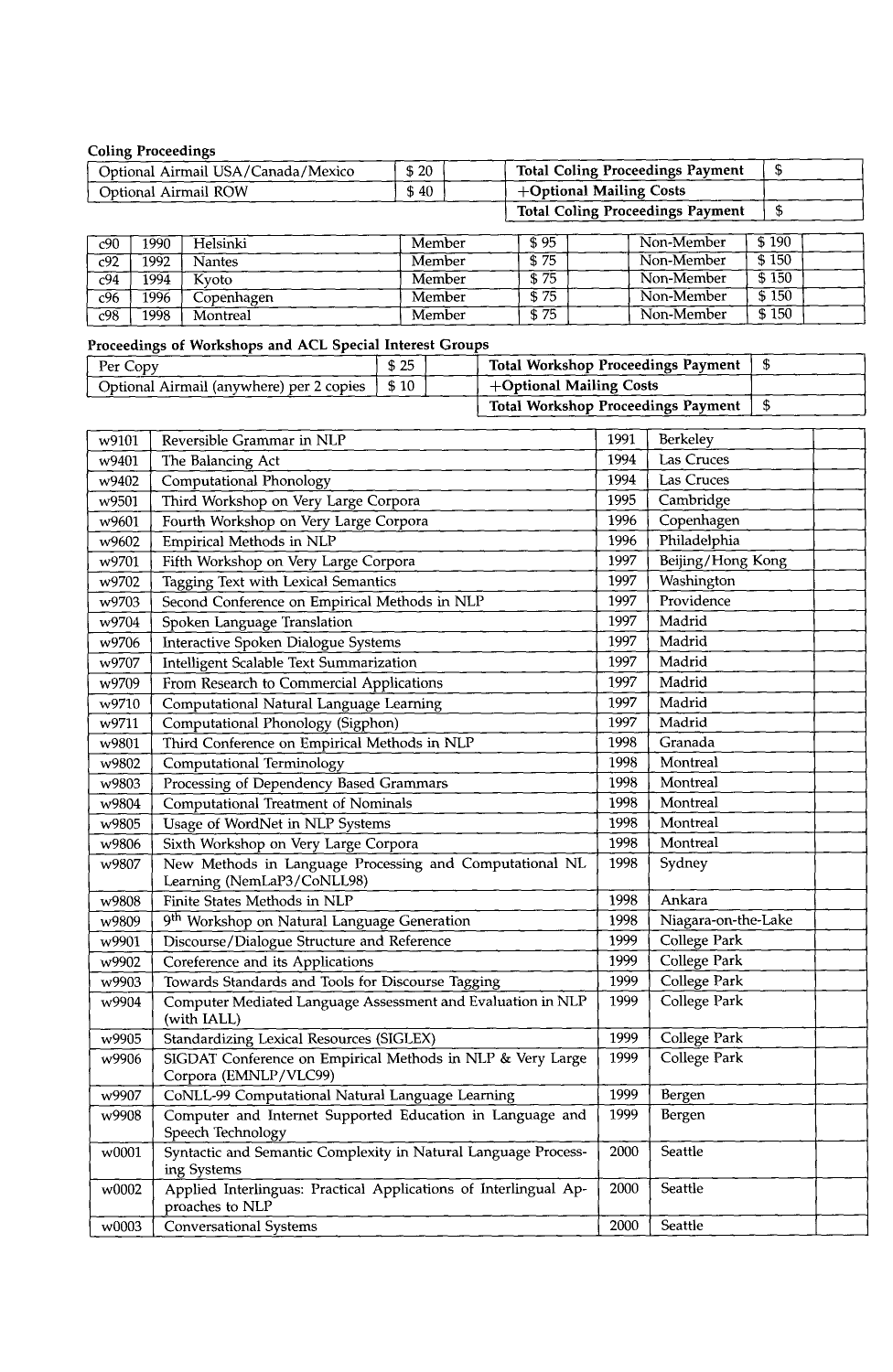| w0004 | Automatic Summarization                                                                                                                     | 2000 | Seattle    |
|-------|---------------------------------------------------------------------------------------------------------------------------------------------|------|------------|
| w0005 | <b>Embedded Machine Translation Systems</b>                                                                                                 | 2000 | Seattle    |
| w0006 | Reading Comprehension Tests as Evaluation for Computer-Based<br>Language Understanding Systems                                              | 2000 | Seattle    |
| w0007 | Proceedings of the Fourth Conference on Computational Natural<br>Language Learning and of the Second Learning Language in Logic<br>Workshop | 2000 | Lisbon     |
| w0008 | ACL-2000 Workshop on Word Senses and Multi-Linguality                                                                                       | 2000 | Hong Kong  |
| w0009 | Comparing Corpora                                                                                                                           | 2000 | Hong Kong  |
| w0010 | 1 <sup>st</sup> Sigdial Workshop on Discourse and Dialogue                                                                                  | 2000 | Hong Kong  |
| w0011 | Recent Advances in NLP and Information Retrieval                                                                                            | 2000 | Hong Kong  |
| w0012 | Second Chinese Language Processing Workshop                                                                                                 | 2000 | Hong Kong  |
| w0013 | 2000 Joint SIGDAT Conference on Empirical Methods in NLP &<br>Very Large Corpora                                                            | 2000 | Hong Kong  |
| w0101 | Automatic Summarization                                                                                                                     | 2001 | Pittsburgh |
| w0102 | Workshop on MT Evaluation: Hands-On Evaluation                                                                                              | 2001 | Pittsburgh |
| w0103 | Adaptation in Dialog Systems                                                                                                                | 2001 | Pittsburgh |
| w0104 | WordNet and Other Lexical Resources: Applications, Extensions<br>and Customizations                                                         | 2001 | Pittsburgh |
| w0105 | EMNLP 2001 Co-located Conference                                                                                                            | 2001 | Pittsburgh |
| w0106 | SENSEVAL Workshop                                                                                                                           | 2001 | Toulouse   |
| w0107 | Workshop on Computational Natural Language Processing<br>(CONLL-2001)                                                                       | 2001 | Toulouse   |
| w0108 | The 8 <sup>th</sup> European Workshop on Natural Language Generation                                                                        | 2001 | Toulouse   |
| w0109 | Workshop on Evaluation Methodologies for Language and Dia-<br>logue Systems                                                                 | 2001 | Toulouse   |
| w0110 | Workshop on Human Language Technology and Knowledge<br>Management                                                                           | 2001 | Toulouse   |
| w0111 | Workshop on ARABIC Language Processing: Status and Prospects                                                                                | 2001 | Toulouse   |
| w0112 | Workshop on Open-Domain Question Answering                                                                                                  | 2001 | Toulouse   |
| w0113 | Workshop on Temporal and Spatial Information Processing                                                                                     | 2001 | Toulouse   |
| w0114 | Workshop on Data-Driven MT                                                                                                                  | 2001 | Toulouse   |
| w0115 | Workshop on Sharing Tools and Resources                                                                                                     | 2001 | Toulouse   |
| w0116 | Workshop on COLLOCATION: Computational Extraction, Analy-<br>sis and Exploitation                                                           | 2001 | Toulouse   |

### **BENEFITS, PAYMENT AND ORDERING INSTRUCTIONS**

Please immediately notify the ACL Office of address and email changes. Journal copies returned due to bad addresses will not be remailed until a \$5.00 postage/handling fee is remitted. **E-mail (if available) is used to distribute meeting, membership, and other** announcements.

**MEMBERSHIP** in the Association for Computational Linguistics is for the calendar year, regardless of when dues are paid. Membership includes a full year of the ACL journal, Computational Linguistics, reduced registration at most ACL-sponsored conferences, and discounts on ACL-sponsored publications. Payments for membership dues, fund donations, back issues, and proceedings may be made in Europe or the USA. **Important Note: Renewals must be received no later than 1 April 2001** to avoid late payment fee (for postage/handling) assessment. Membership categories include Regular Members (for 1, 3 or 5 years) and the following: Couples with the same mailing address may be Joint Members (for 1, 3, or 5 years); they will receive only one set of publications, but each will be eligible for all other member benefits. Students taking a full-time program of courses and not earning a regular income may become Student Members **with copy of current student ID.** Students who are not Student Members because of their income can still participate in student activities as Student-Employed. Also available are Retired and Unemployed memberships. If no indication is provided of multi-year membership preference, one-year membership will be presumed for Regular and Joint. Late payment fee does not apply to new memberships.

The ACL and the International Speech Communication Association (ISCA) have agreed to offer 25% discounts on membership fees of either organization who are *not* currently members of the other organization. For example, ACL members who are not currently members of ISCA may save 25% on the ISCA membership fee and visa versa. The ACL and the American Machine Translation Association (AMTA) have also agreed to offer reciprocal discounts of 10% to members of the other organization. Both discount membership agreements are for first-time memberships and only apply for one (the first) year of membership.

**SPECIAL FUNDS: INTERNATIONAL FUND:** Allows ACL memberships and publications to be available to colleagues having difficulty using their national currencies or for whom membership would otherwise be impossible. Contributions may be tax deductible; check local regulations. Receipts are available upon request. **THE DON**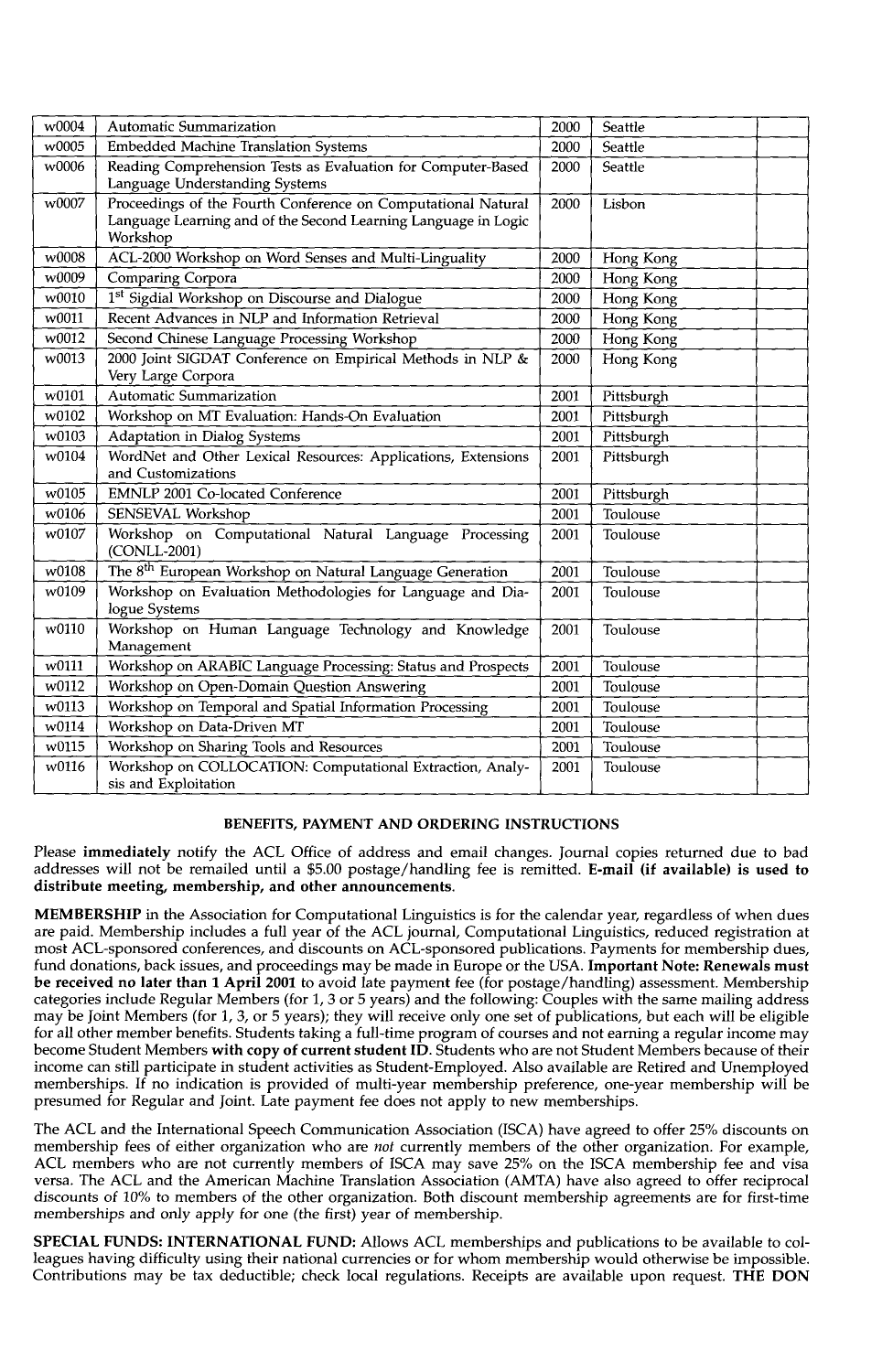**AND BETTY WALKER** INTERNATIONAL STUDENT FUND: This fund was set up to honor Don and Betty Walker. It supports select student travel to ACL meetings. Contributions may be tax deductible, and companies may provide matching funds; check local regulations. Receipts are available upon request. Make checks payable to "THE WALKER FUND". Visa and Mastercard payments are also accepted.

INSTITUTIONS/NON-MEMBERS: Subscribe to the 2001 journal through MIT Press Journals, 5 Cambridge Center, Cambridge, MA 02142, USA; phone +1-617-253-2889; fax +1-617-577-1545; journals-orders@mit.edu. Institutional orders for back issues (1988-) should also be ordered from MIT Press Journals. All other journal back issues orders are available through the ACL. **Publications:** Non-members and institutions must place orders directly to: Morgan Kaufmann Publishers, Order Fulfillment Department, 6277 Sea Harbor Drive, Orlando, FL, 32887 USA, +1-800-745-7323 phone, +1-800-874-6418 fax, orders@mkp.com.

**JOURNAL BACK ISSUES:** Back issues of Computational Linguistics and two supplements, Directory of Graduate Programs in Computational Linguistics, and Survey of Computational Linguistics Courses, are available from the ACL Office to members; non-members and institutions may order pre-1998 Back Issues from the ACL Office and 1988- from MIT Press Journals (see above). Surface mailing costs are included in the prices; additional charges for 1st class or air delivery are noted. Orders by members for **use in** laboratories or libraries must be paid at the "Others" rate.

PROCEEDINGS: ACL, EACL, NAACL, ANLP, and Coling Proceedings are available to ACL members through the ACL. Surface mailing costs are included in the prices; additional charges for 1st class or air delivery are noted on the order form. Orders by members for **use in** laboratories or libraries must be paid at the "Others" rate.

CD-ROM Proceedings: Beginning with ACL-2000, in Hong Kong, a CD-ROM was also made available. The CD contains the main technical sessions, companion volume of Student Research Workshop and other Demo Notes, etc. plus all workshops. The CD is available through the ACL Office as a separate proceedings issue.

PREPAYMENT is necessary; invoices and receipts are available upon request. The U.S. dollar price is definitive when paying in other currencies, although rounding off is appropriate. Checks **and money orders should** be made payable to the Association for **Computational Linguistics (or to ACL).** Payment may be made by sending the completed form (or all pertinent details) by email to acl@aclweb.org, fax, or mail. Payment options are: **1. CREDIT CARDS: Payments must** be made to the ACL Office in the USA. Visa and Mastercard only. Email, fax or hardcopy are acceptable.

2. CHECKS/MONEY ORDERS: To the ACL Office in the USA: Send the dues form in hardcopy with a check or money order to the address below. **Payment must be in** U.S. dollars, drawn on a U.S. bank or in U.S. or **Canadian** dollars (calculated at the current exchange rate), drawn on a Canadian bank.

3. ONLINE: ACL now has a secure server and begins online payment acceptance through the ACL Office in the USA of this year. Please visit www.aclweb.org to become or renew membership or place orders via the web.

**4. PAYMENTS TO** EUROPE: Mail this form to Rosner with either (i) a Eurocheque or banker's draft IN SWISS FRANCS, payable "ACU' or (ii) a standard personal cheque drawn on a French bank in FRENCH FRANCS, payable "ACU' or (iii) photocopy evidence of interbank transfer to "ACU', account number 141.880.LAV at the Union Bank of Switzerland, 8 Rue du Rhone, CH-1211 Geneva 11, SWITZERLAND. Dollar price is definitive. For exchange rate information, use daily published exchange rate or see http://www.cs.um.edu.mt/acl/. Note that European members should pay through Rosner unless they pay by credit card or use a U.S. bank **account.**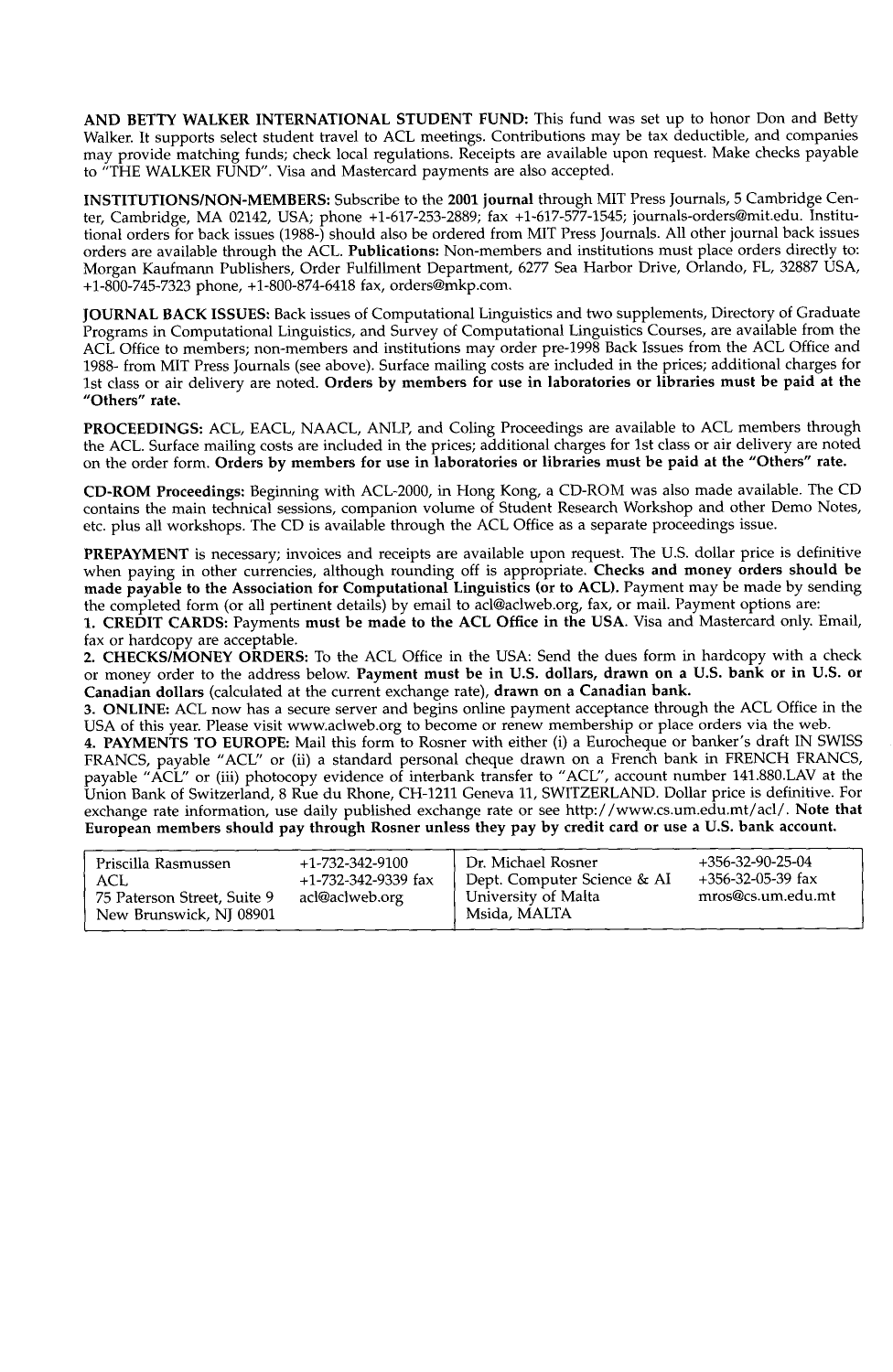# **Guidelines for Submissions**

Submissions may be made in any of the following categories: Papers (Short or Long), Letters to the Editor, Squibs and Discussions):

Papers report significant new research results in computational linguistics. Each paper is reviewed by at least two experts in the field. The submission of an article to CL for refereeing means that it has not been copyrighted, has not been published in or submitted for publication to another refereed archival publication, and has not appeared in any conference or workshop proceedings. The submitted manuscript must be available for peer review without restriction. If any version of the paper has appeared, or will appear, in any other publication, the details of such publication must be made known to the Editor at the time of submission. The final version of a paper tentatively accepted for publication must be accompanied by a Copyright Transfer Agreement signed by all of the authors or, in the case of a "work for hire," by the employer. This written transfer is necessary under the 1978 U.S. Copyright law.

Manuscripts for Computational Linguistics should be submitted on letter-size paper (8.5 by 11 inches, or A4), double-spaced throughout, including footnotes and references. The paper should begin with an informative abstract of approximately 150-250 words. Manuscripts must be written in English. Guidelines for electronic submission and style files are available from http://www.aclweb.org/cl/. Submissions should be specified by the submitter as a submission to one of two categories, Short Papers or Long Papers, and must include word counts. Papers in these two categories will be reviewed by slightly different procedures:

Short Papers, of no more than 15 journal pages (about 4000 words), will receive expedited review by two reviewers. Such a paper might, for example, contain a description of a single experiment, algorithm, or other technical result. Authors whose papers are accepted are expected to submit final versions within 8 weeks of notification.

Long Papers, exceeding 15 journal pages, will receive standard review. Such a longer paper might, for example, describe the results of a large research project or dissertation. These submissions should normally not exceed 30 journal pages (about 8000 words).

All submissions, regardless of length, will be held to the same standards of technical and presentation quality.

Letters to the Editor: This category includes statements of opinion on issues relevant to the readership. The Editor and the editorial board will evaluate the appropriateness of these contributions for inclusion.

For hard copy submissions, five copies of papers or three copies of letters should be sent to:

Julia Hirschberg, CL Editor AT&T Labs-Research Room A257 180 Park Avenue P.O. Box 971 Florham Park, NJ 07932-0971

email:acl@research.att.com

phone: (973) 360-8330 fax: (973) 360-8970

**Squibs and Discussions:** This category includes short articles reporting technical results, discussions of results, algorithms, or new computational linguistic data or tools of interest to the journal readership. Submissions should generally not exceed eight double-spaced journal pages and should be submitted to:

Pierre Isabelle

Xerox Research Centre Europe email: Pierre.Isabelle@xrce.xerox.com 6, chemin de Maupertuis phone:+33 4 76 61 51 98 38240 Meylan, France fax: +33 4 76 61 50 99

Book Section: Anyone interested in reviewing a book, or in suggesting a book for review, should contact the Book Review Editor; publishers may also submit copies of books for review directly to:

Graeme Hirst, CL Book Review Editor University of Toronto Department of Computer Science Toronto, CANADA M5S 3G4 (+1 416 *978-8747;* gh@cs.toronto.edu